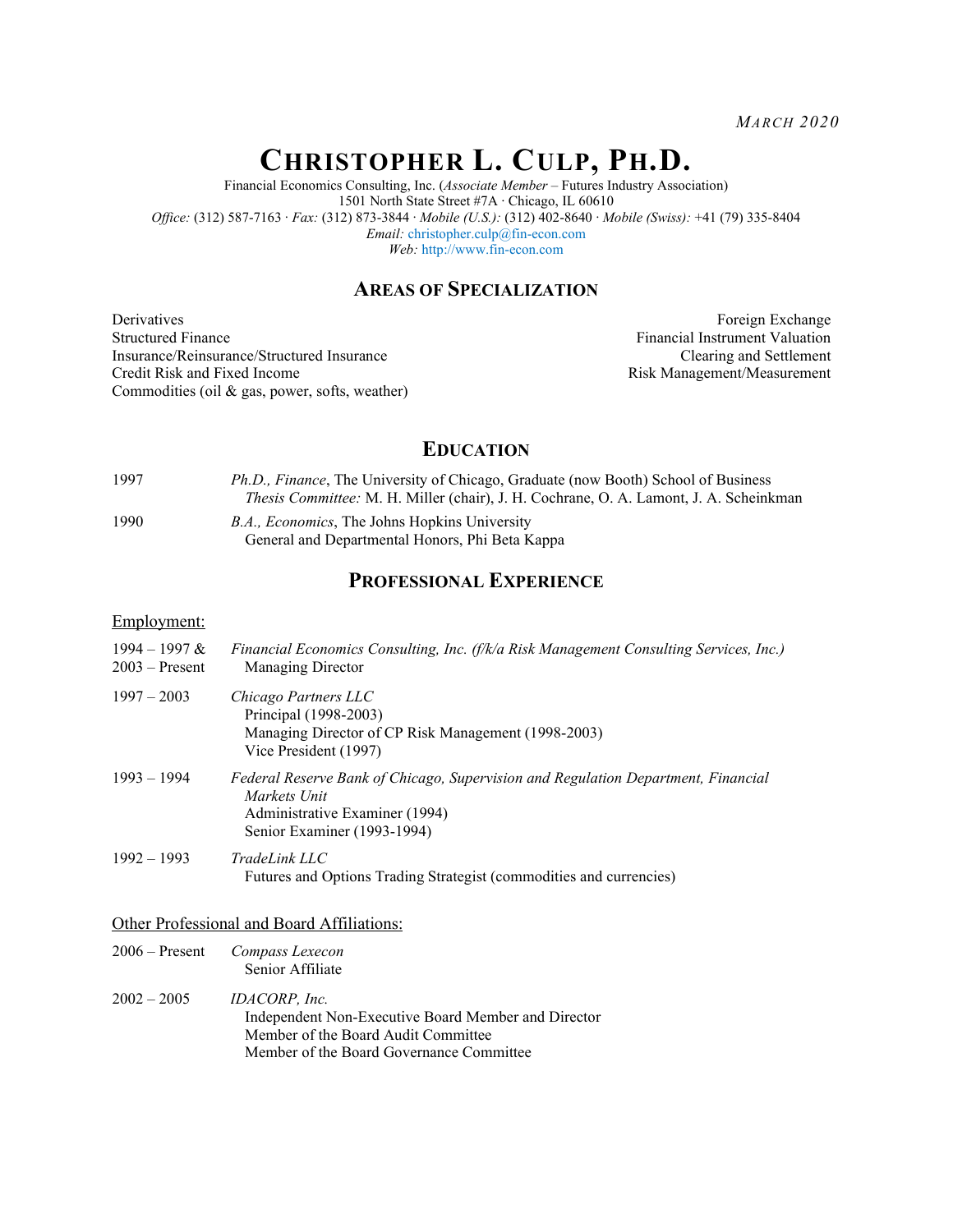|               | <i>NOTE:</i> During this period, IDACORP, Inc., was a holding company whose principle<br>subsidiaries were Idaho Power Company and IDACORP Energy (a marketing and trading<br>firm in electricity and natural gas). |
|---------------|---------------------------------------------------------------------------------------------------------------------------------------------------------------------------------------------------------------------|
| $2002 - 2005$ | Idaho Power Company<br>Independent Non-Executive Board Member and Director<br>Member of the Board Audit Committee<br>Member of the Board Governance Committee                                                       |
| $2001 - 2002$ | (a) Markets Association (an affiliate of the Futures Industry Association)<br><b>Public Director</b>                                                                                                                |
| 1991          | G.T. Management (Asia) Ltd. (a subsidiary of LGT Bank in Liechtenstein) (Hong Kong)<br>Research Fellow                                                                                                              |

# **PUBLICATIONS AND RESEARCH (SINCE 1990)**

#### Books:

- 2018, C. L. Culp, A. van der Merwe and B. J. Stärkle, *[Credit Default Swaps: Mechanics and Empirical Evidence on](https://www.palgrave.com/us/book/9783319930756)  [Benefits, Costs, and Inter-market Relations](https://www.palgrave.com/us/book/9783319930756)* (New York, N.Y.: Palgrave Macmillan)
- 2006, C. L. Culp, *[Structured Finance & Insurance: The ART of Managing](https://www.wiley.com/en-us/Structured+Finance+and+Insurance%3A+The+ART+of+Managing+Capital+and+Risk-p-9781118160992) Capital and Risk* (Hoboken, N.J.: John Wiley & Sons)
- 2004, C. L. Culp, *[Risk Transfer: Derivatives in Theory and Practice](https://www.wiley.com/en-us/Risk+Transfer%3A+Derivatives+in+Theory+and+Practice-p-9781118160886)* (Hoboken, N.J.: John Wiley & Sons)
- 2003, C. L. Culp and W. A. Niskanen, co-eds., *[Corporate Aftershock: The Public](https://www.wiley.com/en-us/Corporate+Aftershock%3A+The+Public+Policy+Lessons+from+the+Collapse+of+Enron+and+Other+Major+Corporations-p-9780471474142) Policy Lessons from the Collapse [of Enron and Other Major Corporations](https://www.wiley.com/en-us/Corporate+Aftershock%3A+The+Public+Policy+Lessons+from+the+Collapse+of+Enron+and+Other+Major+Corporations-p-9780471474142)* (Hoboken, N.J.: John Wiley & Sons)
- 2002, C. L. Culp, *[The ART of Risk Management: Alternative Risk Transfer, Capital Structure, and the Convergence](https://www.amazon.com/dp/0471124958/ref=rdr_ext_tmb)  [of Insurance and Capital Markets](https://www.amazon.com/dp/0471124958/ref=rdr_ext_tmb)* (Hoboken, N.J.: John Wiley & Sons)
- 2001, C. L. Culp, *[The Risk Management Process: Business Strategy and Tactics](https://www.wiley.com/en-us/The+Risk+Management+Process%3A+Business+Strategy+and+Tactics-p-9780471405542)* (Hoboken, N.J.: John Wiley & Sons)
- 1999, C. L. Culp and M. H. Miller, co-eds., *[Corporate Hedging in Theory and Practice: Lessons from](https://www.amazon.com/gp/product/B01JXTK81E/ref=dbs_a_def_rwt_bibl_vppi_i7)  [Metallgesellschaft](https://www.amazon.com/gp/product/B01JXTK81E/ref=dbs_a_def_rwt_bibl_vppi_i7)* (London: Risk Books)

#### Working Papers:

- 2020, C. L. Culp, J. G. Greenwood, and S. H. Hanke, "Defending the Hong Kong Dollar," *Johns Hopkins Institute for Applied Economics, Global Health, and the Study of Business Enterprise – Studies in Applied Finance* No. 28 (March).
- 2018, C. L. Culp, "A Review of the Academic Literature on the Causes and Evolution of the Credit Crisis," *Johns Hopkins Institute for Applied Economics, Global Health, and the Study of Business Enterprise – Studies in Applied Finance* No. 24 (April)
- 2013, C. L. Culp and S. H. Hanke, "The Hong Kong Linked Rate Mechanism: Monetary Lessons for Economic Development," *Johns Hopkins Institute for Applied Economics, Studies in Applied Economics* No. 6 (June)

#### Published Articles and Studies:

- 2018, C. L. Culp, Y. Nozawa, and P. Veronesi, "Option-Based Credit Spreads," *American Economic Review* Vol. 108, No. 2 (February) – first-prize winner of the 2015 AQR Insight Award
- 2017, C. L. Culp and A. M. P. Neves, "Shadow Banking, Risk Transfer, and Financial Stability," *Journal of Applied Corporate Finance* Vol. 29, No. 4 (Fall)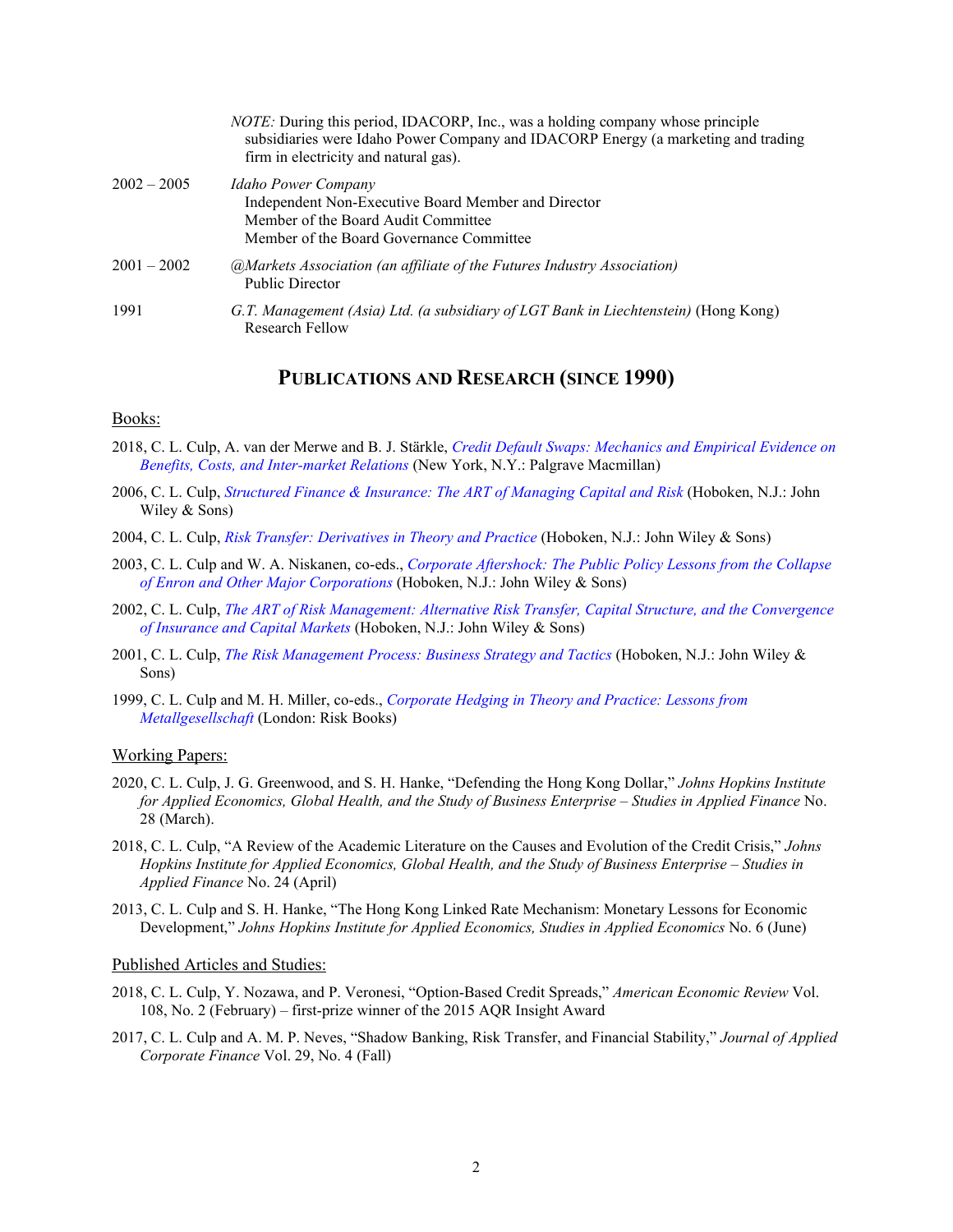- 2016, C. L. Culp, A. van der Merwe, and B. J. Stärkle, "Single-Name Credit Default Swaps: A Review of the Empirical Academic Literature," *International Swaps and Derivatives Association White Paper* and *Johns Hopkins Institute for Applied Economics, Studies in Applied Finance* No. 11 (September)
- 2015, C. L. Culp and J. P. Forrester, "Potential Regulatory Impacts on CLOs," *BNA's Banking Report* (September 14)
- 2015, C. L. Culp and J. P. Forrester, "Risks to Investors in Senior CLO Tranches," *BNA's Banking Report* (August 31)
- 2015, C. L. Culp and J. P. Forrester, "Post-Crisis Developments in U.S. Leveraged Loans and CLOs," *BNA's Banking Report* (August 24)
- 2015, C. L. Culp and J. P. Forrester, "Have Pre-Crisis Levels of Risk Returned in U.S. Structured Products? Evidence from U.S. Subprime Auto ABS, CLOs, and Insurance-Linked Securities Markets," *Journal of Structured Finance* Vol. 21, No. 1 (Spring)
- 2013, C. L. Culp et. al., "Customer Asset Protection Insurance for U.S. Futures Market Customers," *Compass Lexecon White Paper Study for CME Group, Futures Industry Association, Institute for Financial Markets, and National Futures Association* (November)
- 2013, C. L. Culp, "Syndicated Leveraged Loans During and After the Crisis and the Role of the Shadow Banking System," *Journal of Applied Corporate Finance* Vol. 25, No. 2 (Spring)
- 2013, C. L. Culp and J. P. Forrester, "U.S. Structured Finance Markets: Recent Recoveries, Post-Crisis Developments, and Ongoing Regulatory Uncertainties," *Journal of Structured Finance* Vol. 18, No. 4 (Winter)
- 2012, C. L. Culp and J. P. Forrester, "Recent Developments and Regulatory Uncertainties in the U.S. Structured Finance Market," *Cayman Financial Review* No. 29
- 2010, C. L. Culp, "Financial Transaction Taxes: Benefits and Costs," *Compass Lexecon White Paper for Virtu Management LLC* (March)
- 2010, C. L. Culp, "Financial Transaction Taxes: The Issues and the Evidence," *Cayman Financial Review* No. 20
- 2010, C. L. Culp, "OTC-Cleared Derivatives: Benefits, Costs, and Implications of the 'Dodd-Frank Wall Street Reform and Consumer Protection Act,'" *Journal of Applied Finance* No. 2
- 2010, C. L. Culp and J. P. Forrester, "The Shape of CDOs to Come," *Cayman Financial Review* No. 18
- 2009, C. L. Culp and K. J. O'Donnell, "Catastrophe Reinsurance and Risk Capital in the Wake of the Credit Crisis," *Journal of Risk Finance* Vol. 10, No. 5
- 2009, C. L. Culp, "Contingent Capital vs. Contingent Reverse Convertibles for Banks and Insurance Companies," *Journal of Applied Corporate Finance* Vol. 21, No. 4 (Fall)
- 2009, C. L. Culp, "Statement of Christopher L. Culp on 'The Effective Regulation of Over-the-Counter Derivatives Markets,'" *U.S. House of Representatives, Committee on Financial Services, Subcommittee on Capital Markets, Insurance, and Government-Sponsored Enterprises, 111th Congress, First Session – Serial No. 111-41* (June 9, 2009)
- 2008, C. L. Culp and K. J. O'Donnell, "Reinsurance and Risk Capital, " *Renaissance Re Holdings Ltd. Study* (December)
- 2008, C. L. Culp and J. B. Heaton, "The Economics of Naked Short Selling," *Regulation* (Spring)
- 2005, C. L. Culp and J. B. Heaton, "The Uses and Abuses of Finite Risk Reinsurance," *Journal of Applied Corporate Finance* Vol. 17, No. 3 (Summer) – reprinted in *Corporate Risk Management*, D. H. Chew, ed. (New York, N.Y.: Columbia University Press, 2008)
- 2003, C. L. Culp, "Demystifying Derivatives in Mortgage Markets and at Fannie Mae," *Fannie Mae Papers* Vol. 2, No. 4 (October); reprinted in *Housing Matters: Issues in American Housing Policy* (Washington, D.C.: Fannie Mae, 2004)
- 2003, C. L. Culp, "The Use of Derivatives in Mortgage Markets and at Fannie Mae," *Study for Fannie Mae* (June)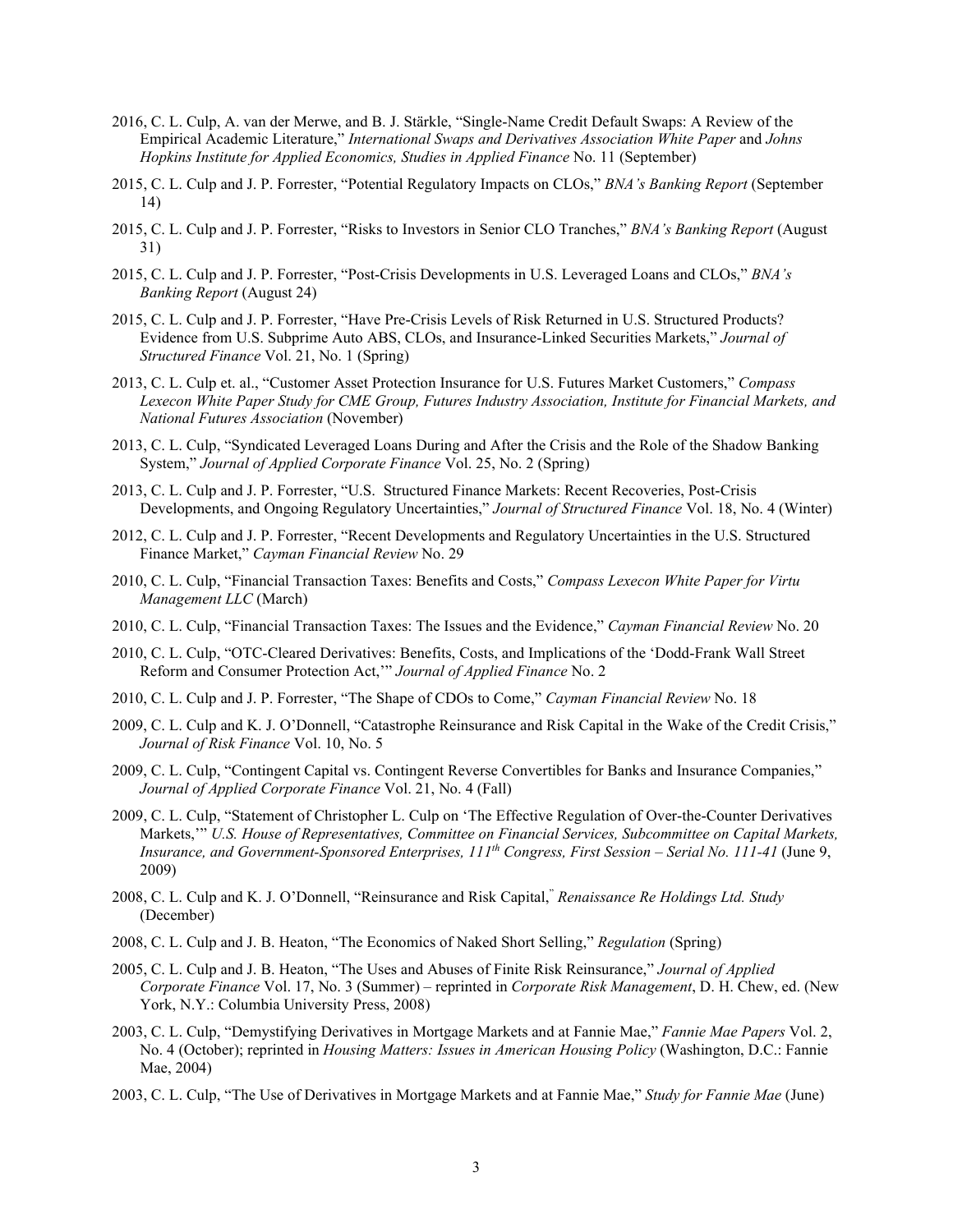- 2002, C. L. Culp, "Clearing: A Risk Assessment," *Futures Industry* (July/August)
- 2002, C. L. Culp, "Contingent Capital: Integrating Corporate Financing and Risk Management Decisions," *Journal of Applied Corporate Finance*, Vol. 15, No. 1 (Spring)
- 2002, C. L. Culp, "The Revolution in Corporate Risk Management: A Decade of Innovations in Process and Products," *Journal of Applied Corporate Finance* Vol. 14, No. 4 (Winter); reprinted in *Corporate Risk Management*, D. H. Chew, ed. (New York, N.Y.: Columbia University Press, 2008)
- 2001, C. L. Culp, "Identifying and Exploiting 'Real Options' in Banking," *RMA Journal* (September)
- 2001, C. L. Culp, "The Risk Management Value Proposition," *@Markets Magazine* Vol. 1, No. 3 (May/June)
- 2000, C. L. Culp, "Ex Ante vs. Ex Post RAROC," *Derivatives Quarterly* Vol. 7, No. 1 (Fall)
- 2000, C. L. Culp and P. Planchat, "New Risk Culture: An Opportunity for Business Growth and Innovation," *Derivatives Quarterly* Vol. 6, No. 4 (Summer)
- 2000, C. L. Culp, "RAROC Revisited: Ex Ante vs. Ex Post RAROC," *Journal of Lending & Credit Risk Management* (March)
- 1999, C. L. Culp, S. H. Hanke, and M. H. Miller, "The Case for an Indonesian Currency Board," *Journal of Applied Corporate Finance* Vol. 11, No. 4 (Winter)
- 1999, C. L. Culp, S. H. Hanke, and A. M. P. Neves, "Derivative Diagnosis," *The International Economy* (May/June)
- 1999, C. L. Culp and A. M. P. Neves, "A Primer on Securities and Multi-Currency Settlement Systems: Systemic Risk and Risk Management," *Competitive Enterprise Institute White Paper* (June)
- 1999, C. L. Culp and R. Mensink, "Measuring Risk for Asset Allocation, Performance Evaluation, and Risk Control: Different Problems, Different Solutions," *Journal of Performance Measurement* (Fall) – reprinted in *The Handbook of Risk*, B. Hardwick, ed. (Hoboken, N.J.: John Wiley & Sons, 2003)
- 1998, C. L. Culp and A. M. P. Neves, "Credit and Interest Rate Risk in the Business of Banking," *Derivatives Quarterly* Vol. 4, No. 4 (Summer)
- 1998, C. L. Culp, "Derivatives Regulation: Problems and Prospects," *Derivatives Use, Trading & Regulation* Vol. 4, No. 2; reprinted in *Restructuring Regulation and Financial Institutions*, J. R. Barth, R. D. Brumbaugh, Jr., and G. Yago, eds. (Santa Monica, Ca.: Milken Institute Press, 2000)
- 1998, C. L. Culp and A. M. P. Neves, "Financial Innovations in Leveraged Commercial Loan Markets," *Journal of Applied Corporate Finance* Vol. 11, No. 2 (Summer)
- 1998, C. L. Culp, R. Mensink, and A. M. P. Neves, "Value at Risk for Asset Managers," *Derivatives Quarterly* Vol. 5, No. 2 (Winter); reprinted in *Global Investment Risk Management*, E. Zask, ed. (New York, N.Y.: McGraw-Hill, 2000)
- 1998, C. L. Culp, M. H. Miller, and A. M. P. Neves, "Value at Risk: Uses and Abuses." *Journal of Applied Corporate Finance* Vol. 10, No. 4 (Winter); reprinted in *Corporate Risk: Strategies and Management*, G. W. Brown and D. H. Chew, eds. (London: Risk Books, 1999), *The New Corporate Finance: Where Theory Meets Practice*, 3rd ed., D. H. Chew, Jr., ed. (New York, N.Y.: McGraw-Hill, 2001), *The Revolution in Corporate Finance*, 4th ed., J. M. Stern and D. H. Chew, Jr., eds. (Malden, Ma.: Blackwell Publishing, 2003), and *Corporate Risk Management*, D. H. Chew, ed. (New York, N.Y.: Columbia University Press, 2008)
- 1997, C. L. Culp, "The Role of Eurodeposit Futures in Swap Rate Determination," *Doctoral Dissertation – Graduate School of Business, The University of Chicago* (December)
- 1997, C. L. Culp and A. M. P. Neves, "Risk Management by Securities Settlement Agents," *Journal of Applied Corporate Finance* Vol. 10, No. 3 (Fall)
- 1997, C. L. Culp, K. Tanner, and R. Mensink, "Risk, Returns and Retirement," *Risk* Vol. 10, No. 10 (October)
- 1997, C. L. Culp and R. J. Mackay, "An Introduction to Structured Notes," *Derivatives: Tax, Regulation and Finance* Vol. 2, No. 4 (March/April)
- 1996, C. L. Culp and R. J. Mackay, "Choosing Your Exposure, or the Art of Sound Risk Management," *Risk* (April)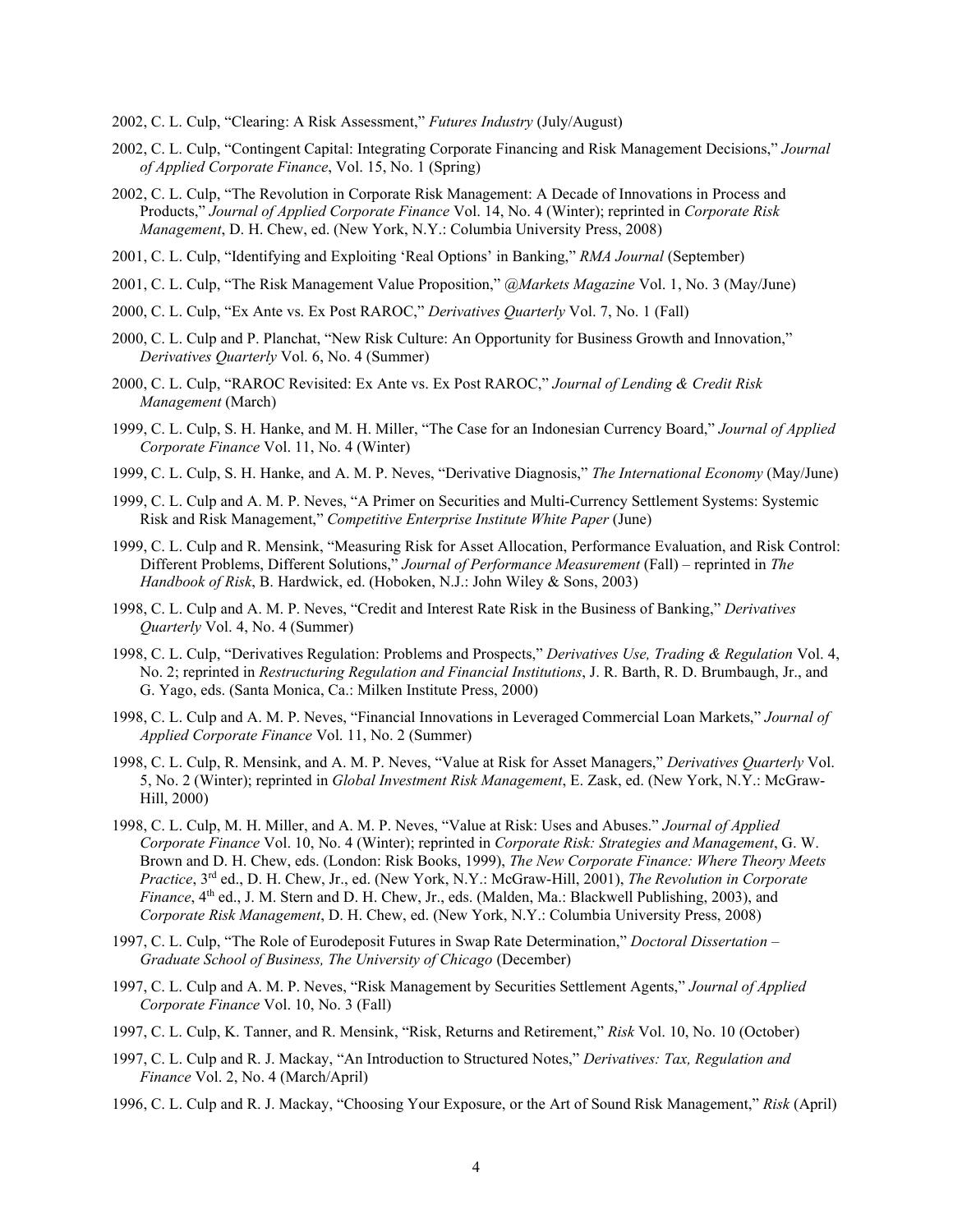- 1996, C. L. Culp, "Some Characteristics of a Successful Futures Contract," *Futures and Derivatives Law Report* Vol. 16, No. 5 (July)
- 1995, C. L. Culp, "A Primer on Derivatives," *Competitive Enterprise Institute, Financial Innovation Project White Paper* (September); reprinted by the Chicago Board of Trade (1996)
- 1995, C. L. Culp and M. H. Miller, "Auditing the Auditors," *Risk,* Vol. 8, No. 4 (April)
- 1995, C. L. Culp and M. H. Miller, "Basis Risk and Hedging Strategies," *Derivatives Quarterly,* Vol. 1, No. 4 (Summer)
- 1995, C. L. Culp and M. H. Miller, "Hedging in the Theory of Corporate Finance," *Journal of Applied Corporate Finance,* Vol. 8, No. 1 (Spring)
- 1995, C. L. Culp and M. H. Miller, "Metallgesellschaft and the Economics of Synthetic Storage," *Journal of Applied Corporate Finance*, Vol. 7, No. 4 (Winter) – reprinted in *Corporate Risk: Strategies and Management*, G. W. Brown and D. H. Chew, eds. (London: Risk Books, 1999)
- 1995, C. L. Culp, "Regulation and the Growth of Derivatives in the Global Banking System," *Derivatives Quarterly* Vol. 1, No. 4 (Summer)
- 1995, C. L. Culp, "Regulatory Uncertainty and the Economics of Derivatives Regulation," *The Financier* Vol. 2, No. 5 (December); reprinted in *Derivatives Handbook: Risk Management and Control*, R. J. Schwartz and C. W. Smith, Jr., eds. (Hoboken, N.J.: John Wiley & Sons, 1997)
- 1994, C. L. Culp and S. H. Hanke, "Derivative Dingbats," *The International Economy* Vol. 8, No. 4 (July/August)
- 1994, C. L. Culp and M. H. Miller, "Hedging a Flow of Commodity Deliveries with Futures: Lessons from Metallgesellschaft," *Derivatives Quarterly* Vol. 1, No. 1 (Fall)
- 1994, C. L. Culp and B. T. Kavanagh, "Methods of Resolving Over-the-Counter Derivatives Contracts in Failed Depository Institutions: Restrictions on Regulators from Federal Banking Law," *Futures International Law Letter* Vol. 14, Nos. 3-4 (May/June)
- 1994, C. L. Culp and S. H. Hanke, "Pummeling Derivatives: Why Sometimes the Wise Choice is to Proceed Slowly," *The International Economy* Vol. 8, No. 5 (September/October)
- 1994, C. L. Culp and R. J. Mackay, "Regulating Derivatives: The Current System and Proposed Changes," *Regulation* Vol. 4 (Fall)
- 1994, C. L. Culp and M. H. Miller, "Slaughter Those Sacred Cows," *Risk,* Vol. 7, No. 11 (November)
- 1994, C. L. Culp, D. Furbush, and B. T. Kavanagh, "Structured Debt and Corporate Risk Management," *Journal of Applied Corporate Finance* Vol. 7, No. 3 (Fall)
- 1991, C. L. Culp, "An Analysis of the Exchange Fund Bills Programme: Market Microstructure and Performance," *Asian Monetary Monitor* Vol. 15, No. 6 (November)
- 1991, C. L. Culp, "Stock Index Futures and Financial Market Reform," *George Mason University Law Review* Vol. 13, No. 3
- 1990, C. L. Culp, "Britain and the European Monetary System: An American Perspective," *Economic Affairs* Vol. 10, No. 6 (August/September)

#### Book Chapters:

- 2018, C. L. Culp, "Adverse Selection," in *The SAGE Encyclopedia of Business Ethics and Society*, 2nd ed., R. W. Kolb, ed. (New York, N.Y.: SAGE Publishing, March)
- 2018, C. L. Culp, "Reinsurance and Retrocession," in *The SAGE Encyclopedia of Business Ethics and Society*, 2nd ed., R. W. Kolb, ed. (New York, N.Y.: SAGE Publishing, March)
- 2018, C. L. Culp and A. M. P. Neves, "Shadow Banking," in *The SAGE Encyclopedia of Business Ethics and Society*, 2nd ed., R. W. Kolb, ed. (New York, N.Y.: SAGE Publishing, March)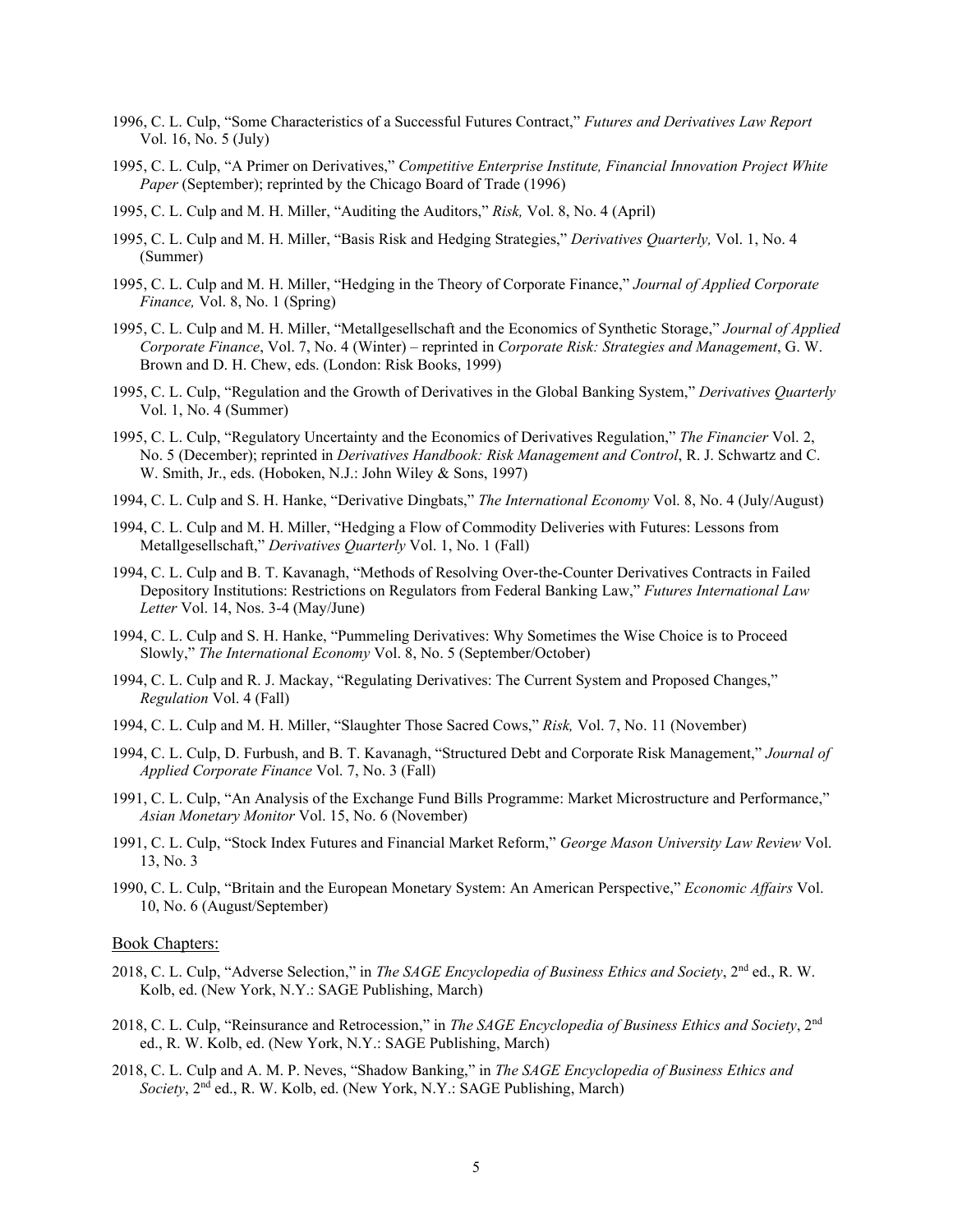- 2017, C. L. Culp, A. van der Merwe and B. J. Stärkle, "Credit Risk Transfer with Single-Name Credit Default Swaps," in *The Palgrave Handbook of Unconventional Risk Transfer*, M. Pompella and N. Scordis, eds. (New York, N.Y.: Palgrave Macmillan)
- 2016, C. L. Culp, "Interest Rate Derivatives Products and Recent Market Activity in the New Regulatory Framework," in *Handbook of Fixed-Income Securities*, P. Veronesi, ed. (Hoboken, N.J.: John Wiley and Sons)
- 2012, C. L. Culp, "The 'At-Risk' Metrics and Measures," in *Alternative (Re)insurance Strategies*, 2nd ed., M. Lane, ed. (London: Risk Books)
- 2010, C. L. Culp and J. B. Heaton, "Returns, Risk, and Financial Due Diligence," in *Finance Ethics,* J. R. Boatright, ed. (Hoboken, N.J.: New York: John Wiley & Sons)
- 2010, C. L. Culp, "The Social Functions of Financial Derivatives," in *Financial Derivatives: Pricing and Risk Management*, R. W. Kolb and J. A. Overdahl, eds. (New York, N.Y.: John Wiley & Sons)
- 2010, C. L. Culp and J. P. Forrester, "Structured Financing Techniques in Oil and Gas Project Finance: Future Flow Securitizations, Prepaids, Volumetric Production Payments, and Project Finance Collateralized Debt Obligations," in *Energy and Environmental Project Finance Law and Taxation: New Investment Techniques*, A. S. Kramer and P. C. Fusaro, eds. (London: Oxford University Press)
- 2008, C. L. Culp, "Risk and Risk Management," in *Handbook of Finance, Vol. III: Valuation, Financial Modeling, and Quantitative Tools*, F. J. Fabozzi, ed. (Hoboken, N.J.: John Wiley & Sons)
- 2004, C. L. Culp, "Alternative Risk Transfer," in *Risk Management: Challenge and Opportunity*, 2nd ed., M. Frenkel, U. Hommel, and M. Rudolf, eds. (Berlin: Springer-Verlag)
- 2003, C. L. Culp, "Credit Risk Management Lessons from Enron," in *Corporate Aftershock: The Public Policy Lessons from the Collapse of Enron and Other Major Corporations,* C. L. Culp and W. A. Niskanen, eds. (Hoboken, N.J.: John Wiley & Sons)
- 2003, J. H. Cochrane and C. L. Culp, "Equilibrium Asset Pricing and Discount Factors: Overview and Implications for Derivatives Valuation and Risk Management," in *Modern Risk Management: A History*, P. Field, ed. (London: Risk Books)
- 2003, C. L. Culp and S. H. Hanke, "Empire of the Sun: A Neo-Austrian Economic Interpretation of Enron's Energy Business," in *Corporate Aftershock: The Public Policy Lessons from the Collapse of Enron and Other Major Corporations*, C. L. Culp and W. A. Niskanen, eds. (Hoboken, N.J.: John Wiley & Sons)
- 2003, C. L. Culp, "Metallgesellschaft," in *Modern Risk Management: A History*, P. Field, ed. (London: Risk Books)
- 2003, C. L. Culp, "The Modigliani-Miller Propositions," in *Modern Risk Management: A History*, P. Field, ed. (London: Risk Books)
- 2003, C. L. Culp, "Playing the Odds," in *Risk, Control, and Performance* (New York, N.Y.: McKinsey & Co. for the World Economic Forum)
- 2003, C. L. Culp and B. T. Kavanagh, "Structured Commodity Finance After Enron: Uses and Abuses of Prepaid Forwards and Swaps," in *Corporate Aftershock: The Public Policy Lessons from the Collapse of Enron and Other Major Corporations*, C. L. Culp and W. A. Niskanen, eds. (Hoboken, N.J.: John Wiley & Sons)
- 2002, C. L. Culp, "Contingent Capital and the Art of Corporate Finance," in *Alternative Risk Strategies*, M. N. Lane, ed. (London: Risk Books)
- 2002, C. L. Culp, "A Formal Approach in a Risky Business," in *Mastering Investments,* J. Pickford, ed. (London: Financial Times Prentice Hall)
- 1999, C. L. Culp and M. H. Miller, "Introduction: *Why* a Firm Hedges Affects *How* a Firm Hedges," in *Corporate Hedging in Theory and Practice: Lessons from Metallgesellschaft*, C. L. Culp and M. H. Miller, eds. (London: Risk Books)
- 1999, C. L. Culp and M. H. Miller, "Postscript: How the Story Turned Out," in *Corporate Hedging in Theory and Practice: Lessons from Metallgesellschaft*, C. L. Culp and M. H. Miller, eds. (London: Risk Books)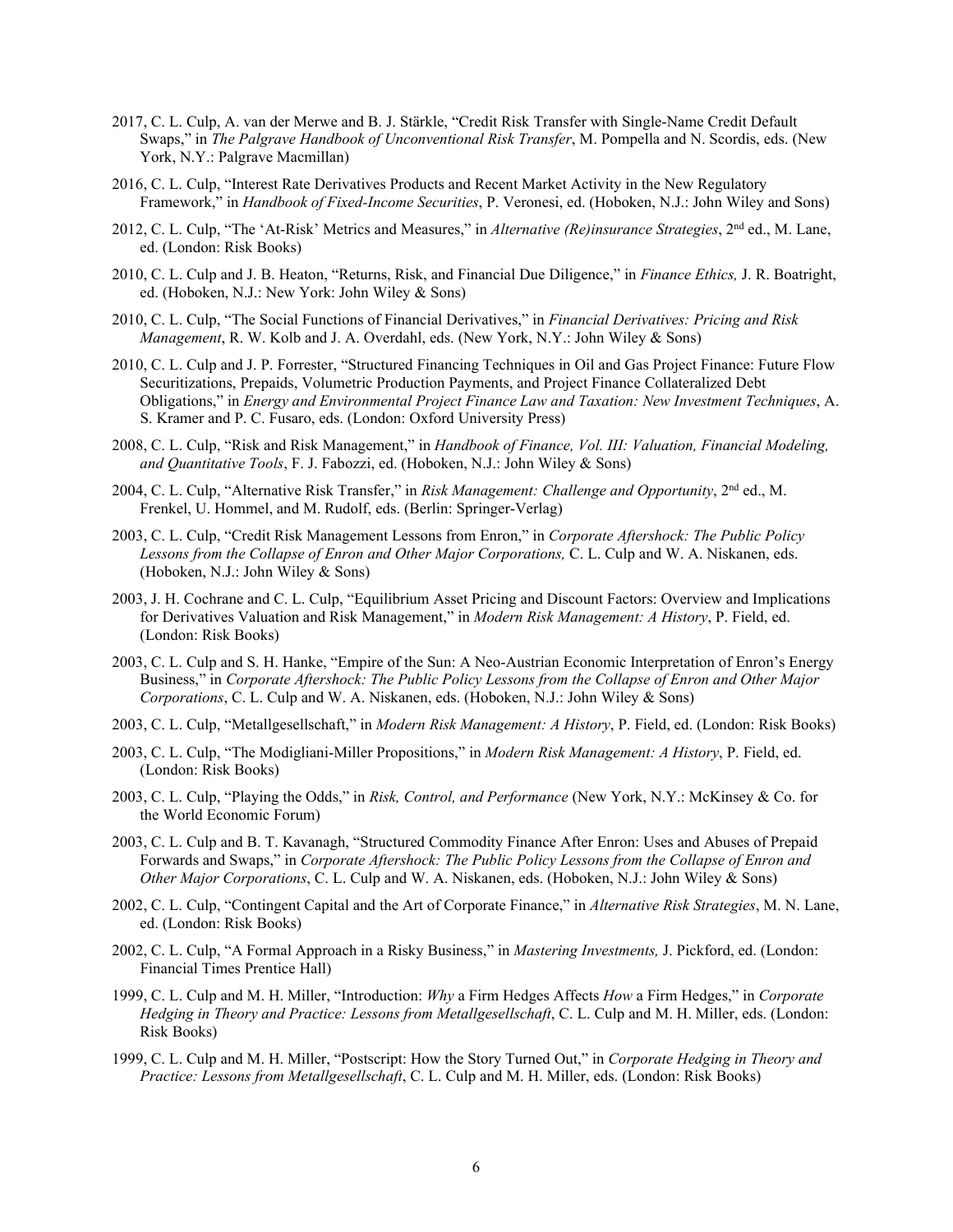- 1996, C. L. Culp and J. A. Overdahl, "An Overview of Derivatives: Their Mechanics, Participants, Scope of Activity, and Benefits," in *The Financial Services Revolution*, C. Kirsch, ed. (Chicago, Ill.: Irwin Professional Publishing)
- 1996, C. L. Culp and R. J. Mackay, "Structured Notes: Mechanics, Benefits, and Risks," in *Derivatives Risk and Responsibility*, R. A. Klein and J. Lederman, eds. (Chicago, Ill.: Irwin Professional Publishing)
- 1994, C. L. Culp and R. J. Mackay, "Managing Derivatives Risk: A Strategic Guide," in *Handbook of Business Strategy* (New York, N.Y.: Faulkner & Gray)
- 1992, C. L. Culp and S. H. Hanke, "Inflation Hedging with Unleveraged Futures," in *Managed Futures in the Institutional Portfolio.* C. Epstein, ed. (Hoboken, N.J.: John Wiley & Sons)
- 1992, C. L. Culp, "Sacred Cows: The Bovine Somatotropin Controversy," in *Environmental Politics: Public Costs, Private Rewards*, M. S. Greve and F. L. Smith, Jr., eds. (New York, N.Y.: Praeger Publishers)

Short Publications in the Trade and Popular Press:

2003, C. L. Culp, "Derivate können Unternehmensrisiken begrenzen," *Financial Times Deutschland* (August 15)

- 2003, C. L. Culp, "Derivatives Can Help Manage Risks," *Financial Times* (August 11)
- 2002, C. L. Culp, "Risk Management Challenges in Electricity Trading, Clearing, and Settlement," *Marsh Portal*  No. 7 (September)
- 2001, C. L. Culp, "Risk Management: A Formal Approach in a Risky Business," *Financial Times* (June 11)
- 2001, C. L. Culp, "The Use and Abuse of Derivatives," *Financial Times* (May 14)
- 2001, C. L. Culp, "Real Options: A Case Study and Primer," *Derivatives Week* (May 13)
- 1999, C. L. Culp, "Wettbewerbsnachteile für Schweizer Banken? Konsultativpapier des Basler Ausschusses mit Schwächen," *Neue Zürcher Zeitung* (October 15)
- 1999, C. L. Culp, "A Review of *Worldwide Asset and Liability Modeling*," *Financial Engineering News* No. 10 (June)
- 1998, C. L. Culp and R. Mensink, "Use and Misuse of a Risk Management Tool," *Pensions & Investments* Vol. 26, No. 17 (August 24)
- 1997, C. L. Culp and A. M. P. Neves, "A Review of *The US Power Market: Restructuring and Risk Management*," *Risk* Vol. 10, No. 9 (September)
- 1996, C. L. Culp, "Are Financial Regulations Worth the Cost?" *MFA Reporter* (July)
- 1996, M. H. Miller and C. L. Culp, "The SEC's Costly Disclosure Rules," *Wall Street Journal* (June 22)
- 1995, M. H. Miller and C. L. Culp, "Why the CFTC Is An Anachronism," *Wall Street Journal* (September 5)
- 1995, M. H. Miller and C. L. Culp, "Rein in the CFTC," *Wall Street Journal* (August 17)
- 1995, C. L. Culp and M. H. Miller, "Blame Mismanagement, Not Speculation, for Metall's Woes," *European Wall Street Journal* (April 25)
- 1995, C. L. Culp, "Derivatives: A Lesson from *60 Minutes*," *MediaNomics* Vol. 3, No. 3 (April)
- 1994, C. L. Culp, "A Hidden Threat Lurks in Derivatives Legislation," *American Banker* (June 16)
- 1992, C. L. Culp, "Small Farmers Have Regulators Cowed," *Wall Street Journal* (September 2)
- 1991, C. L. Culp, "If Hong Kong's Banks Are Broken, Let the Market Fix Them," *Asian Wall Street Journal* (September 3)
- 1990, C. L. Culp, "The Perils of ERM," *Wall Street Journal* (August 24)
- 1990, C. L. Culp, "The New Luddites Fight Cheaper Milk," *Newsday* (July 5)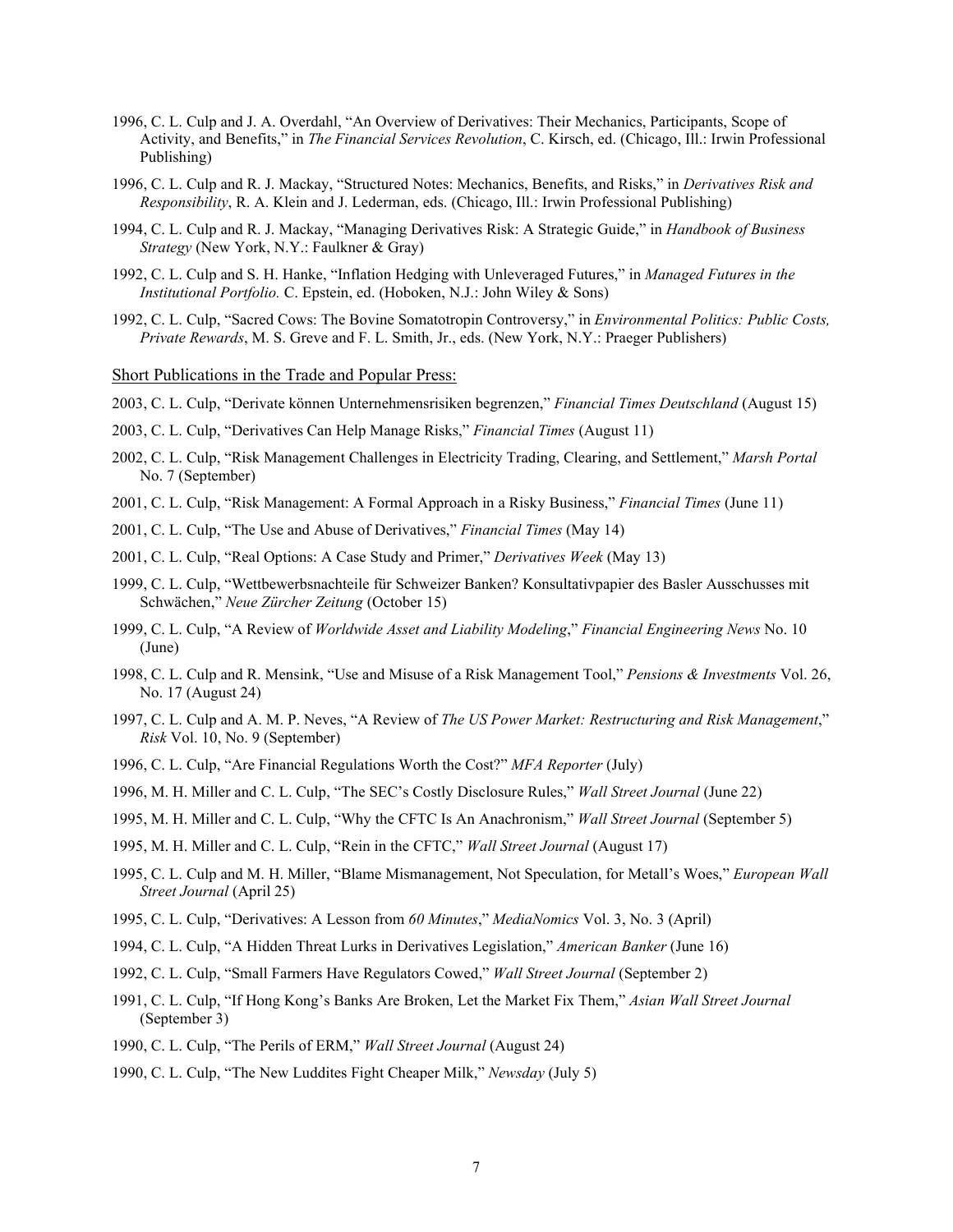# **ACADEMIC APPOINTMENTS AND PUBLIC POLICY AFFILIATIONS**

| $2017 -$ Present | Federal Reserve Bank of Chicago Working Group on Financial Markets<br>Member                                                                                                                                                                                                                                                                                                            |
|------------------|-----------------------------------------------------------------------------------------------------------------------------------------------------------------------------------------------------------------------------------------------------------------------------------------------------------------------------------------------------------------------------------------|
| $2014 -$ Present | The Johns Hopkins University – Institute for Applied Economics, Global Health, and the<br><b>Study of Business Enterprise</b><br>Research Fellow (2014-Present) (https://sites.krieger.jhu.edu/iae/about/fellows/)<br>Co-Editor of the Studies in Applied Finance Working Paper Series (2018-Present)<br>(https://sites.krieger.jhu.edu/iae/working-papers/studies-in-applied-finance/) |
| $2001$ – Present | Universität Bern – Institut für Finanzmanagement<br>Honorarprofessor/Adjunct Professor (2005-Present) (http://www.ifm.unibe.ch/<br>about us/people/prof dr culp christopher/)<br>Lecturer (2001-2005)                                                                                                                                                                                   |
| $2015 - 2019$    | Swiss Finance Institute (Zürich and Genève)<br><b>Adjunct Professor</b>                                                                                                                                                                                                                                                                                                                 |
| $2009 - 2014$    | Université de Genève - Faculté des Sciences Economiques et Sociales, Section des Hautes<br><i>Études Commerciales</i> (Genève) ("HEC Genève")<br><b>Visiting Professor</b>                                                                                                                                                                                                              |
| $1988 - 2014$    | Competitive Enterprise Institute (Washington, D.C.)<br>Adjunct Fellow in Financial Regulation (2009-2014)<br>Senior Fellow in Financial Regulation (1994-2008)<br>Adjunct Policy Analyst (1990-1994)<br>Associate Policy Analyst (1988-1990)                                                                                                                                            |
| $1998 - 2013$    | The University of Chicago, Booth School of Business<br>Adjunct Professor of Finance (2003-2013)<br>Adjunct Associate Professor of Finance (1998-2003)                                                                                                                                                                                                                                   |
| $2004 - 2006$    | Universität Basel – Wirtschaftswissenschaftliches Zentrum, Abteilung Finanzmarkttheorie<br><b>Visiting Professor</b>                                                                                                                                                                                                                                                                    |

# **TEACHING EXPERIENCE AND STUDENT RESEARCH SUPERVISION**

Graduate University Courses Taught:

- 2002 2015, "The Theory and Practice of Insurance," *Universität Bern*
- 2003 2013, "Structured Finance and Insurance," *Chicago Booth*
- 2009 2012, "Hedging Tools and Techniques Using Commodity Futures, Forwards, & Swaps," *HEC Genève joint degree program with the Geneva Trading & Shipping Association*
- 1998 2009, "Futures, Forwards, Options, and Swaps: Theory & Practice," *Chicago Booth*
- 2002 2007, "Introduction to Financial Instruments," *Chicago Booth*
- 2005 2006, "Structured Finance and Alternative Risk Transfer," *Universität Basel*

2003, "Investments," *Chicago Booth*

Executive Education Courses Taught:

July 2008, "Risk, Capital, and Reinsurance Underwriting: Part II," *RenaissanceRe Holdings Ltd.* (Bermuda)

March 2008, "Credit: Insurance, Derivatives, and Crisis," *Institut für Finanzmanagement der Fachhochschule Nordwestschweiz* (Zürich) – with D. Imfeld

September 2007, "Risk, Capital, and Reinsurance Underwriting: Part I," *RenaissanceRe Holdings Ltd.* (Bermuda)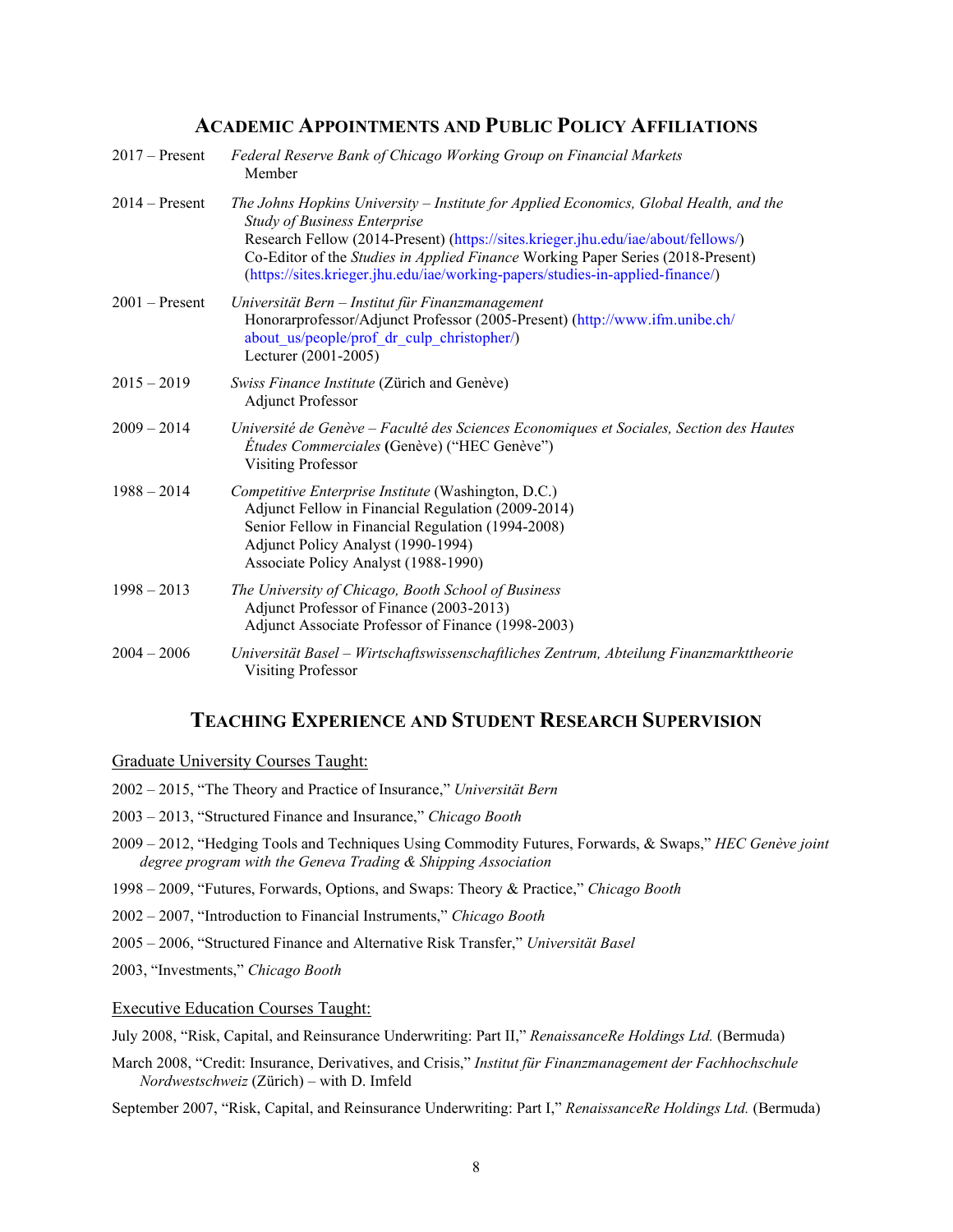August 2007, "Risk Management: Revolution or Evolution?" *Chicago Booth* & *Seminarium* (Chicago)

July 2007, "Risk Management: Revolution or Evolution?" *Chicago Booth* & *Seminarium* (Santiago)

July 2006, "Corporation Finance and Risk Management," *Chicago Booth* & *Instituto de Empresa Madrid* (London)

- February 2006, "The ART of Risk Management, Enterprise-Wide Risk Management, and the Value of Traditional and Alternative Risk Transfer to Large Corporations," *Institut für Finanzmanagement der Fachhochschule Nordwestschweiz* (Zürich) – with D. Imfeld
- October 2005, "Risk Management and Governance," *Chicago Booth* & *Seminarium* (Chicago)
- July 2005, "Corporation Finance and Risk Management," *Chicago Booth* & *Instituto de Empresa Madrid* (Barcelona)
- May 2005, "Risk and Capital Management," *Chicago Booth* & *Swiss Re Financial Services* (Chicago)
- April 2005, "Alternative Risk Transfer: The Convergence of Corporate Finance and Risk Management," *Chicago Booth* (Chicago) – with J. P. Forrester and B. T. Kavanagh
- March 2005, "Introduction to Futures Markets for Executives," *Chicago Booth* & *Agricultural Futures Exchange of Thailand* (Bangkok) – with G. Burghardt
- October 2004, "Risk and Capital Management," *Chicago Booth* & *Swiss Re Financial Services* (Chicago)
- June 2004, "Risk Management and the Board of Directors," *Chicago Booth* & *Motorola University Chinese Corporate Governance Program* (Chicago)
- May 2004, "Risk and Capital Management," *Swiss Re Financial Services* (Santa Clara)
- April 2004, "Alternative Risk Transfer: The Convergence of Corporate Finance and Risk Management," *Chicago Booth* (Chicago)
- March 2004, "Portfolio Management," *Chicago Booth* & *Abu Dhabi Investment Authority* (Abu Dhabi) with H. Zimmermann
- October 2003, "Alternative Risk Transfer: The Convergence of Corporate Finance and Risk Management," *Chicago Booth* (Chicago)
- September 2003, "Risk Management for Institutional Investors," *Chicago Booth* & *Abu Dhabi Investment Authority* (Abu Dhabi)
- April 2003, "Alternative Risk Transfer: The Convergence of Corporate Finance and Risk Management," *Chicago Booth* (Chicago)
- February 2003, "Alternative Risk Transfer: The Convergence of Corporate Finance and Risk Management," *Chicago Booth* & *Swiss Re Financial Services* (Barcelona)
- November 2002, "Risk Management: Business Strategy and Tactics," *Chicago Booth* (Chicago) with A. M. P. Neves
- November 2002, "Alternative Risk Transfer: The Convergence of Corporate Finance and Risk Management," *Chicago Booth* (Chicago)
- May 2002, "Risk Management," *Chicago Booth* (Chicago) with A. M. P. Neves
- November 2001, "Risk Management," *Chicago Booth* (Chicago) with G. Burghardt and A. M. P. Neves
- May 2001, "Risk Management," *Chicago Booth* (Chicago) with G. Burghardt and A. M. P. Neves
- November 2000, "Risk Management," *Chicago Booth* (Chicago) with G. Burghardt and A. M. P. Neves
- April 2000, "Risk Management: Everything You Always Wanted to Know Derivatives and Risk Management But Are Afraid to Ask," *Chicago Booth* (Chicago) – with G. Burghardt and A. M. P. Neves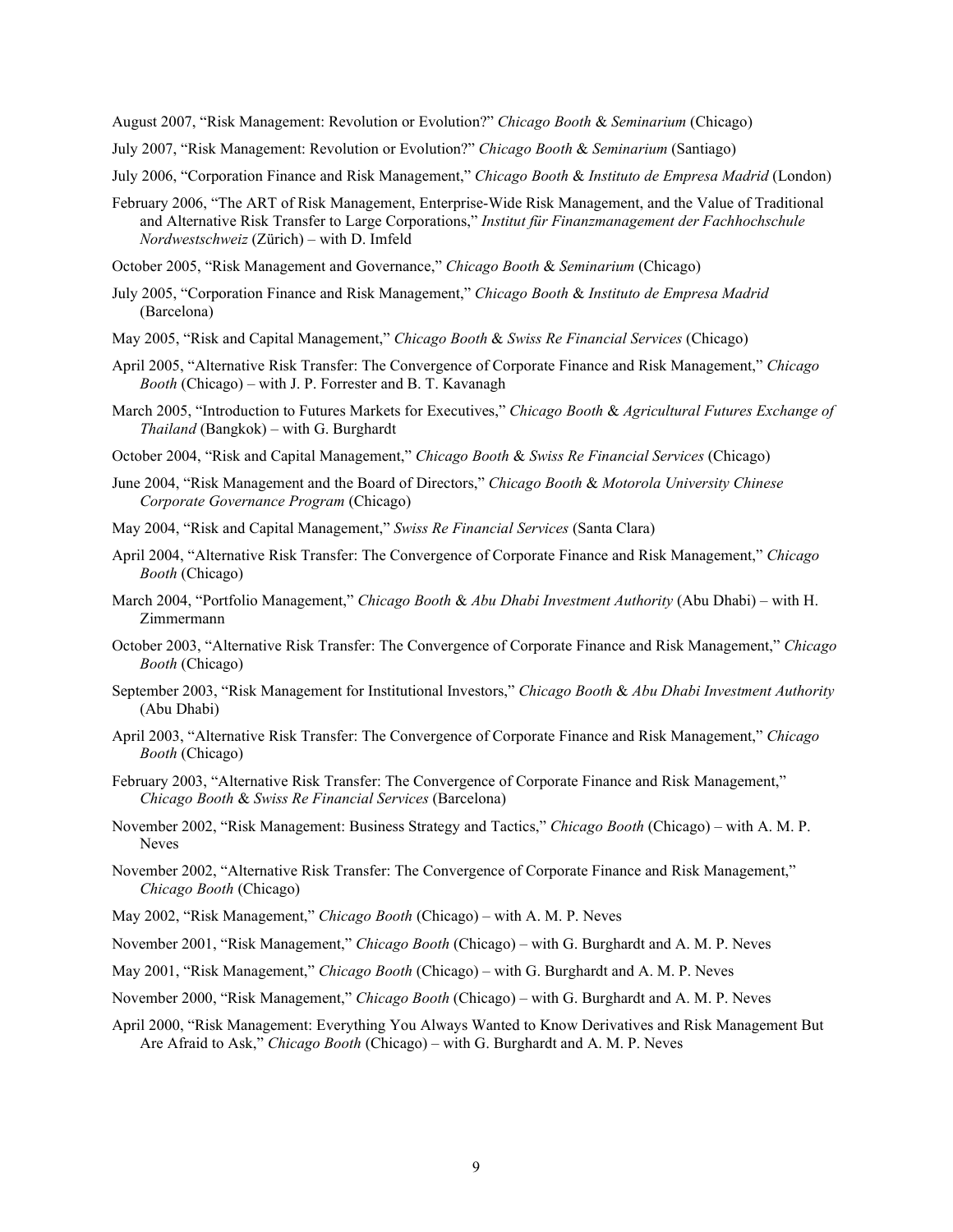#### M.A./M.Sc. Student Theses Supervised:

- 2016 Bettina J. Stärkle, "The Effect of Weather Risk Management on Firm Value: An Empirical Comparison of Renewable and Finite Energy Producers," *Universität Bern – M.Sc., Accounting and Finance*
- 2014 Yohan Kakon-Cazes, "Volatility Trading on Crude Options," *Université de Genève – M.A., International Trading, Commodity Finance and Shipping*
- 2013 Milena Thöni, "Minimizing Dry Bulk Freight Rates and Their Volatility from the Perspective of a Dry Bulk Commodity Trading Company," *Université de Genève – M.A., International Trading, Commodity Finance and Shipping*
- 2012 Irina Bugdaeva, "Basel III and Its Impacts on Commodity Trade Finance," *Université de Genève – M.A., International Trading, Commodity Finance and Shipping*
- 2012 Jean-Christophe Manghardt, "Securitization and Commodities," *Université de Genève – M.A., International Trading, Commodity Finance and Shipping*
- 2012 Francois Moncheur, "Minimizing Price Distortion by Hedging the Crack Spread," *Université de Genève – M.A., International Trading, Commodity Finance and Shipping*
- 2011 Marc Saban, "Speculation and State Intervention on Soft Commodity Markets: the Chicken or the Egg?" *Université de Genève – M.A., International Trading, Commodity Finance and Shipping*
- 2011 Jeremy Willi, "Commodities and Strategic Allocation: Analysis of Passive Investments in Commodity Futures Indices," *Université de Genève – M.A., International Trading, Commodity Finance and Shipping*
- 2010 Marc-André Erb, "Traditional Basis Theory, Volatility and Mean Reversion: Theory and Empirical Analysis on U.S. Coal Forward Curves Behavior," *Université de Genève – M.A., International Trading, Commodity Finance and Shipping*
- 2010 Laura Tolub, "European Power Prices: A Fundamental Analysis," *Université de Genève – M.A., International Trading, Commodity Finance and Shipping*

# **JOURNAL EDITORIAL ADVISORY BOARD MEMBERSHIPS**

- 2006 Present, *Journal of Structured Finance*
- 2002 Present, *Journal of Applied Corporate Finance*
- 2002 2015, *Futures Industry*
- 2002 2013, *Journal of Risk Finance*
- 2002 2010, *FMA Online*
- 1996 2000, *Derivatives Quarterly* Co-Managing Editor (1998-2000)

### **PRESENTATIONS AND SPEECHES**

- June 5, 2018, "To Hedge or Not to Hedge? Applications to Weather Risk" (Keynote Speaker), *Swiss Re 8th Annual Weather and Energy Conference* (Munich)
- April 5, 2018, "The Dodd-Frank Title VII Clearing Mandate: False Hopes and Undelivered Promises?" *Competitive Enterprise Institute Luncheon* (New York)
- November 16, 2016, "Too Big to Fail Central Counterparties" (Panelist), *SEC Historical Society* (Washington, D.C.) – with C. Lewis, P. Parkinson, and P. Wallison
- November 1, 2016, "Single-Name Credit Default Swaps and the Empirical Academic Literature" (Panelist), *International Swaps and Derivatives Association Seminar: Credit Default Swaps – Misconceptions, Generalizations, and What We Actually Need to Know* (New York)
- April 8, 2016, "Market Liquidity and Liquidity Risks: Post-Crisis Developments, Hazards, and Opportunities," *Swiss Finance Institute Wealth Management Retreat* (Zürich) – with A. van der Merwe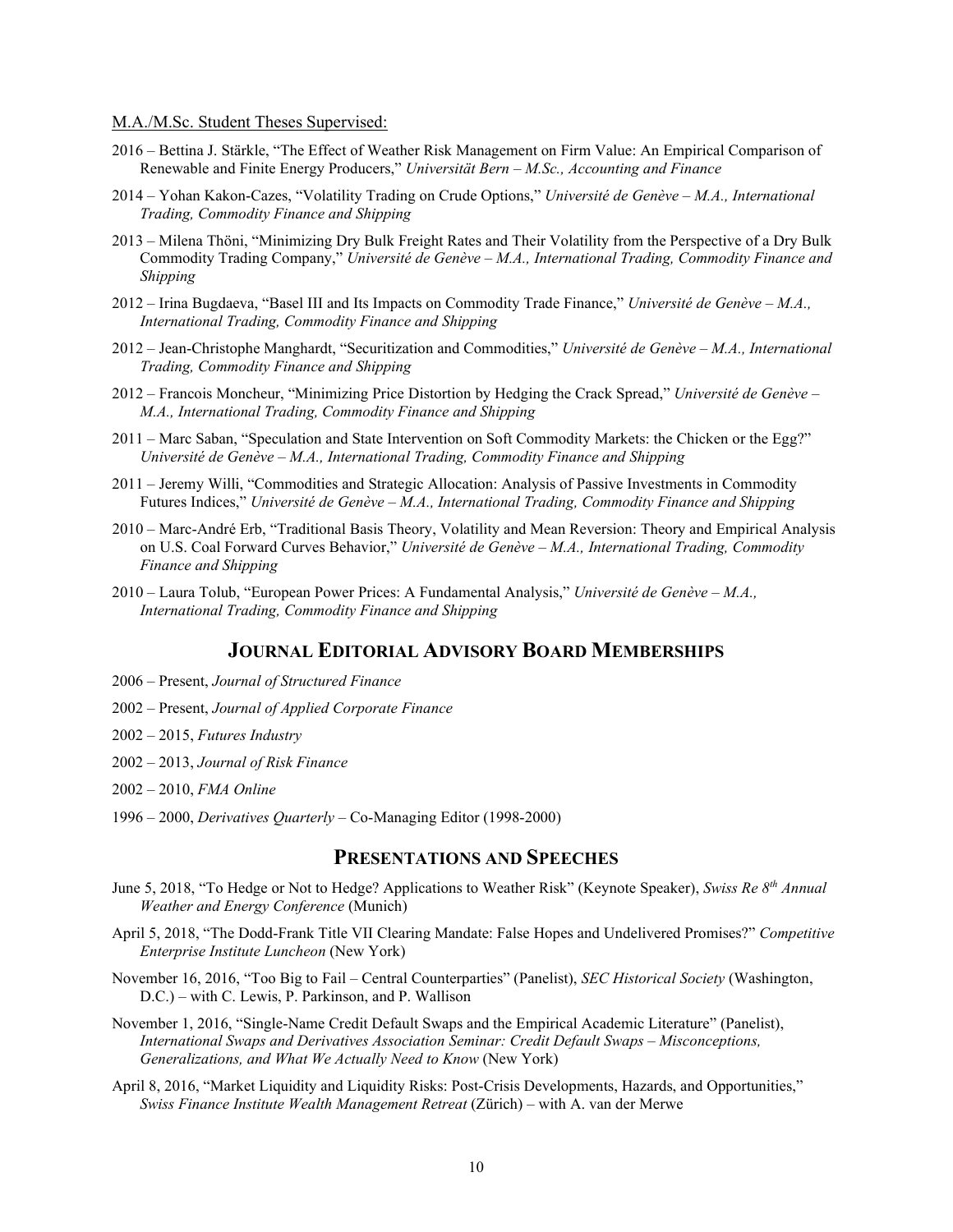- November 30, 2015, "Credit Derivatives and Collateralized Loan Obligations," *Northwestern University School of Law 'Derivatives: Uses, Abuses, and Regulation' Class* (Chicago)
- December 1, 2014, "Credit Derivatives and Synthetic Default Protection," *Northwestern University School of Law "Derivatives: Uses, Abuses, and Regulation" Class* (Chicago)
- November 6, 2014, "Dodd-Frank, Derivatives and Structured Finance" (Panelist), *SEC Historical Society*  (Washington, D.C.) – with J. Kravitt, C. Lewis, and J. Overdahl
- September 29, 2014, "Fellow Customer Risk," *Futures Industry Association/Institute for Financial Markets – Markets Academy Customer Series* (Chicago)
- July 2, 2014, "Structured Finance: Will There Be a Revival?" *Swiss Finance Institute – Evening Seminar* (Zürich)
- June 19, 2014, "After-Dinner Comments," *Competitive Enterprise Institute – 30th Anniversary Annual Dinner*  (Washington, D.C.)
- April 9, 2014, "The Social Benefits of Derivatives," *29th Annual General Meeting of the International Swaps and Derivatives Association* (Munich)
- December 2, 2013, "Synthetic Credit Default Protection Products," *Northwestern University School of Law 'Derivatives: Uses, Abuses, and Regulation' Class* (Chicago)
- November 21, 2013, "Customer Asset Protection Insurance," *Presentation to U. S. Senate Agriculture Committee Staff* (Washington, D.C.)
- November 21, 2013, "Customer Asset Protection Insurance," *Presentation to U. S. House of Representatives Agriculture Committee Staff* (Washington, D.C.)
- November 6, 2013, "Has the Futures Industry Delivered on Enhanced Customer Asset Protection?" (Panelist), *Futures Industry Expo* (Chicago)
- December 3, 2012, "Credit Derivatives and Synthetic Securitizations: Mechanics, Post-Crisis Developments, and Pending Regulatory Issues," *Northwestern University School of Law 'Derivatives: Uses, Abuses, and Regulation' Class* (Chicago)
- May 1, 2012, "The Future of Structured Finance," 10<sup>th</sup> Annual Offshore Alert Financial Due Diligence Conference (Miami Beach)
- November 28, 2011, "Credit Derivatives and Synthetic ABS CDOs," *Northwestern University School of Law 'Derivatives: Uses, Abuses, and Regulation' Class* (Chicago)
- April 14, 2011, "Wall Street, Fleet Street, and the Ivory Tower" (Panelist), *26th Annual General Meeting of the International Swaps and Derivatives Association* – (Prague)
- November 23, 2010, "Derivatives In and After the Crisis," *Northwestern University School of Law 'Derivatives: Uses, Abuses, and Regulation' Class* (Chicago)
- April 29, 2010, "Recent Developments in Structured Credit Markets," *The University of Chicago Booth School of Business Management Conference* (Chicago)
- April 22, 2010, "Lessons from the Financial Crisis" (Panel Moderator), *25th Annual General Meeting of the International Swaps and Derivatives Association* (San Francisco)
- April 12, 2010, "The Impending Sovereign Debt Crisis, the Return of the Leveraged Loan Market, and Implications for the Cayman Islands," *Stuarts Walker Hersant and RBC Wealth Management Seminar* (Grand Cayman)
- November 24, 2009, "OTC Derivatives Clearing: Economic Benefits and Costs," *Citadel Investment Group*  (Chicago)
- September 10, 2009, "Looking Past the Credit Crisis Toward the Future of Derivatives and Structured Finance," *Rochester-Bern Executive MBA Program Luncheon* (Zürich)
- April 23, 2009, "A Primer on Debt Products," *American College of Investment Counsel Spring Investment Forum* (Chicago) – with A. S. Kramer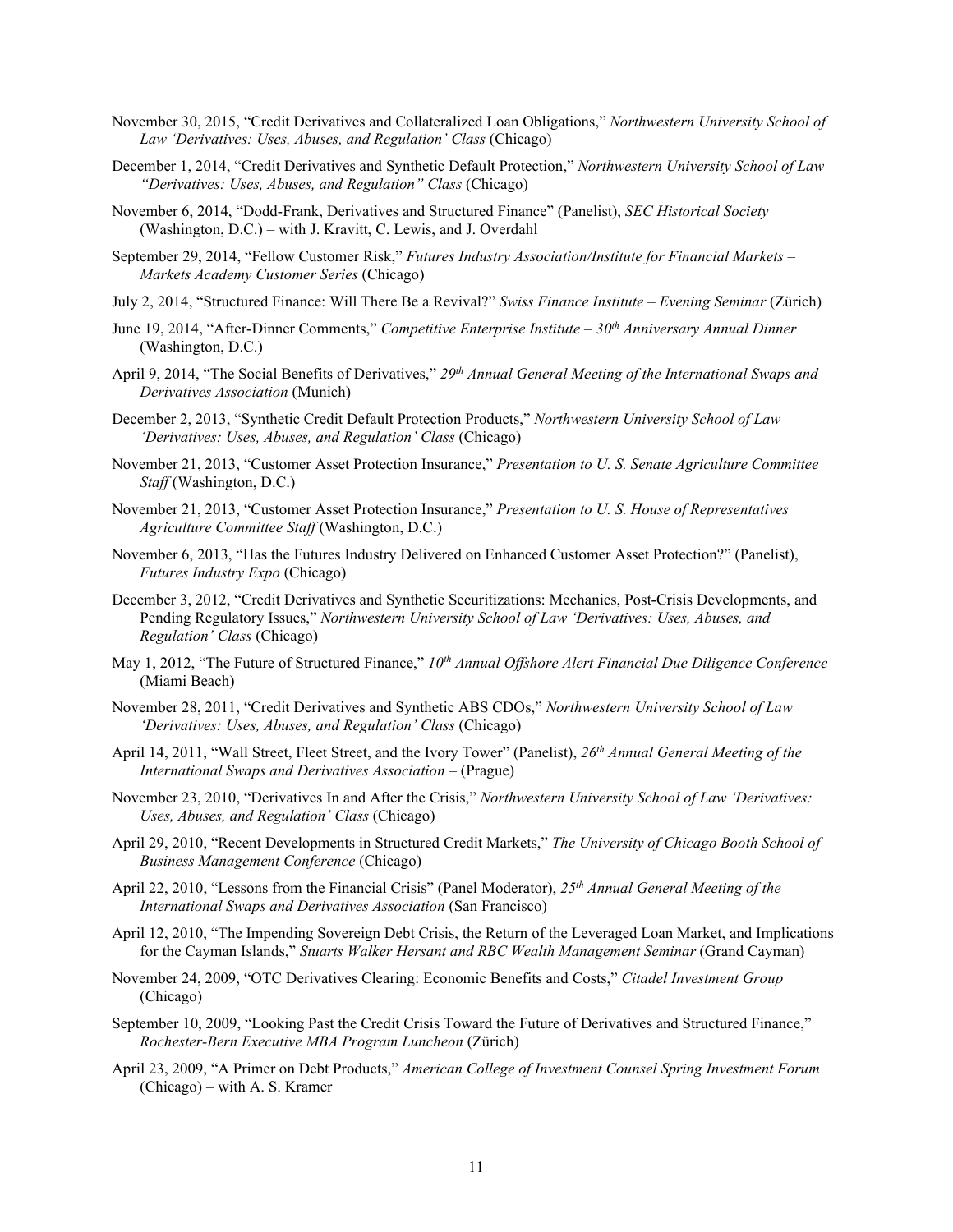- November 13, 2008, "The Financial Crisis and its Aftermath," *Professional Risk Managers' International Association (Chicago Chapter)* (Chicago)
- June 5, 2008, "Catastrophic Risk & Risk Capital," *Measuring and Managing Catastrophic Risk: 2nd Annual Chicago Actuarial Association/Midwest Actuarial Forum/Professional Risk Managers' International Association Joint Conference on Enterprise Risk Management* (Chicago)
- April 14, 2008, "Structured Finance & Structured Insurance: Perspectives for Offshore Issuers and Investors," *6th Offshore Alert Financial Due Diligence Conference* (Ft. Lauderdale)
- March 6, 2008, "Super-Senior AAA CDOs and Other Derivatives Debacles," *Global Association of Risk Professionals Academic Lecture Series (Zürich Chapter)* (Zürich)
- April 19, 2007, "Investor Perspectives: New Sources of Derivatives Growth and Sophistication" (Panelist), *24th Annual General Meeting of the International Swaps and Derivatives Association* (Boston)
- February 23, 2007, "Risk Management: Evolution or Revolution?" *Rochester-Bern Executive MBA Program Guest Lecture* (Thun)
- January 18, 2007, "Risk and Capital Management: Two Worlds or One? Corporate Uses of Structured Finance and Insurance," *Chicago Booth Global Leadership Series* (Bangkok)
- January 17, 2007, "Risk and Capital Management: Two Worlds or One? Corporate Uses of Structured Finance and Insurance," *Chicago Booth Global Leadership Series* (Jakarta)
- October 17, 2006, "Risk Management for Non-Financial Corporations," *Congress Capacitación Ejecutiva Financial Summit* (Mexico City)
- August 9, 2004, "The ART of Risk Management," *President's Seminar and Luncheon at the 2004 Annual Meeting of the American Risk and Insurance Association* (Chicago)
- July 6, 2004, "Derivatives: Weapons of Mass Destruction, or Smart Bombs?" *Office of the Agricultural Futures Trading Commission of Thailand, Agricultural Futures Exchange of Thailand, Northwestern University Alumni Association of Thailand, Securities Analysts Association, The Stock Exchange of Thailand, and The University of Chicago Alumni Club in Thailand* (Bangkok)
- April 1, 2004, "Life after Enron: Can We Govern Ourselves" (Panelist), *19th Annual General Meeting of the International Swaps and Derivatives Association* (Chicago)
- August 20, 2003, "The U.S. Economy in the Wake of Recent Corporate Accounting Scandals," *Stock Exchange of Thailand* (Bangkok)
- June 26, 2003, "The Regulation of Corporate Governance: Implications for Investors," *2nd Annual Friedrich A. Hayek Memorial Lecture – Global Life Insurance Forum* (Bermuda)
- August 21, 2003, "Alternative Risk Transfer: Integrating Corporate Finance and Risk Management," *Standard Chartered Bank and Singapore Association of Corporate Treasurers* (Singapore)
- August 1, 2002, "Principles for Sound Investment Risk Management," *Government of Singapore Investment Corporation* (Singapore)
- August 12, 2002, "The Aftermath of Enron: Risk Management, Structured Finance, and Governance in the New World," *Hong Kong Monetary Authority, Hong Kong Centre for Economic Growth, Hong Kong Institute for Monetary Affairs, Hong Kong University, and HK Securities and Futures Commission* (Hong Kong)
- July 30, 2002, "Trends and Issues in the Business of Exchanges and Clearing," *Hong Kong Exchanges and Hong Kong Securities and Futures Commission* (Hong Kong)
- April 17, 2002, "Global Derivatives Public Policy Issues" (Panelist), *17th Annual General Meeting of the International Swaps and Derivatives Association* (Berlin)
- April 10, 2002, "Alternative Risk Transfer as an Innovation in Corporate Finance," *Euroforum HandelsZeitung Konferenz* (Zürich)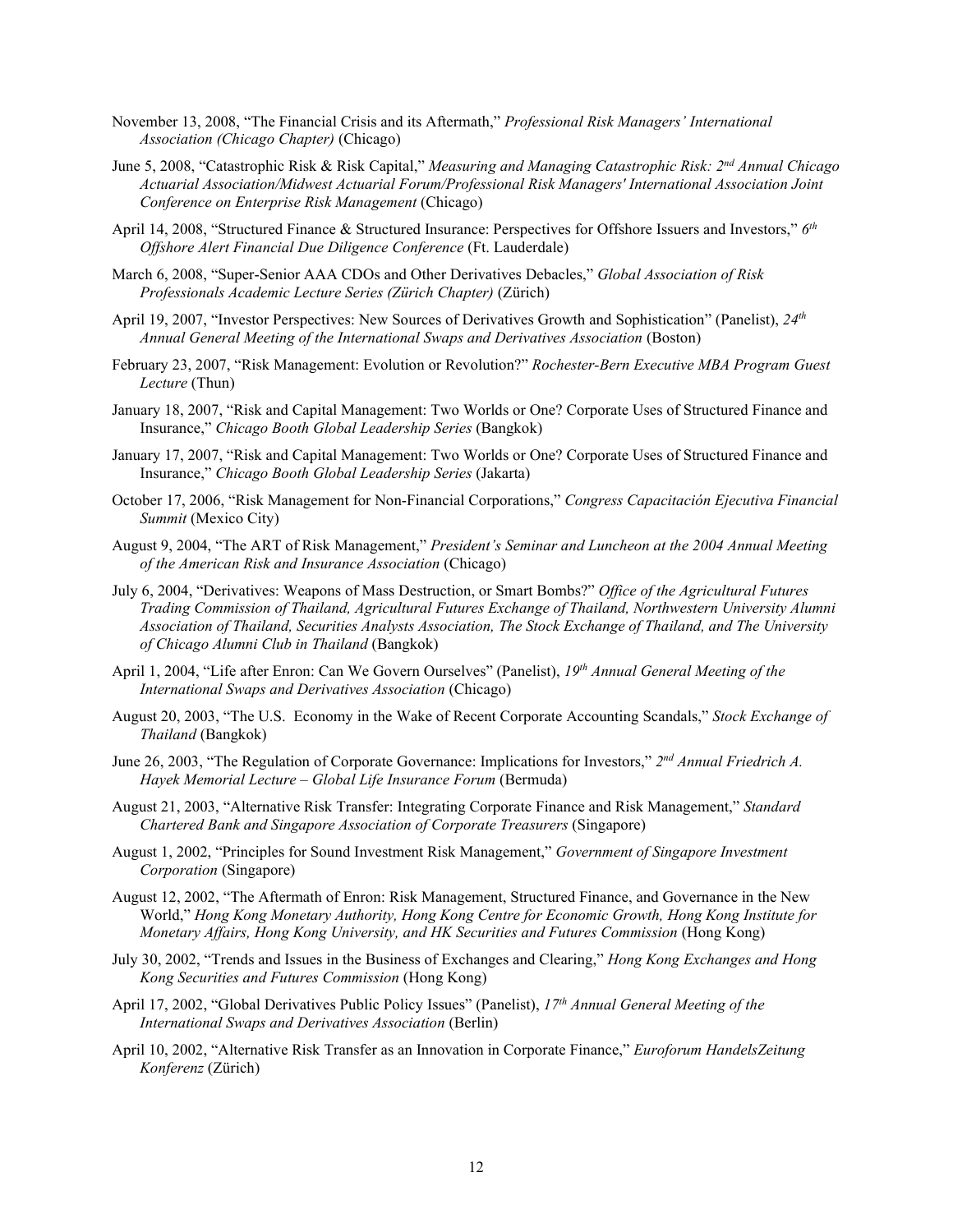- February 6-7, 2002, "Alternative Financial Insurance Products A Look at Developments 1 Year Later" (Panelist), *Professional Liability Underwriting Society D&O Symposium* (New York)
- January 23, 2002, "The ART of Risk Management and Capital Structure Optimization," *The University of Chicago Booth School of Business – Guest Lecture* (Barcelona).
- December 7, 2001, "Optimizing Corporate Capital Structure Using Risk Management," *Zurich Insurance Group* (Zürich)
- November 2001, "The Role and Future of Transactional Insurance Products" (Panelist), *Professional Liability Underwriting Society Annual Conference* (New York)
- June 29, 2001, "Enhancing Clearinghouse Integrity with Synthetic Capital" (Panelist), *Futures Industry Association Expo* (Chicago)
- June 14, 2001, "Risk Management and Shareholder Value," *CPS Value Integration Conference* (Nice)
- April 12, 2001, "Risk Budgeting: A Novel Concept or a Return to Investments 101?" *Investment Analysts' Society (Chicago Chapter)* (Chicago)
- May 25, 2000, "Liquidity Risk Management: Lessons from Metallgesellschaft," *RMA Chief Risk Officer Forum* (Chicago)
- May 17, 2000, "From Risk Management to Better Management," *Futures and Options World* (New York)
- October 20, 1999, "Russell/Mellon Value at Risk: Applications & Scope," *Russell/Mellon Analytical Services Annual Client Conference* (Bretton Woods) – with C. Cockburn
- March 25, 1999, "Impacts and Implications of Capital Controls on Derivatives and Risk Management," *14h Annual General Meeting of the International Swaps and Derivatives Association* (Vancouver)
- March 8, 1996, "Relations between Insurance and Derivatives: Applications from Catastrophic Loss Insurance," *Competitive Enterprise Institute Conference on Insurance Reform* (Washington, D.C.)

# **TESTIMONIAL EXPERIENCE**

- August 2019 Deposition Testimony, *In RE: Interest Rate Swaps Antitrust Litigation* (S.D.N.Y.), No. 16 MD 2704 (PAE)
- August 2019 Deposition Testimony, *Jeffrey Laydon et. al. v. The Bank of Tokyo-Mitsubishi UFJ, Ltd., et. al.*  (S.D.N.Y.), No. 12-CV-3419 (GBD)
- September 2018 Deposition Testimony, *Krukever et. al. v. TD Ameritrade, Inc., and TD Ameritrade Futures & Forex LLC* (S. D. Fla.), No. 18-21399-CIV-ALTONAGA/GOODMAN
- April 2017 Deposition Testimony, *In RE LIBOR-Based Financial Instruments Antitrust Litigation* (S.D.N.Y.), MDL No. 2262, 11 Civ. 2613
- October 2015 Deposition Testimony, *Federal Home Loan Mortgage Corporation v. Deloitte & Touche LLP* (S. D. Fl.), No. 1:14-cv-23713-UU
- June 2015 Deposition Testimony, *In re Countrywide Financial Corp. Mortgage-Backed Securities Litigation (Federal Deposit Insurance Corporation as Receiver for United Western Bank v. Countrywide Financial Corporation, Countrywide Securities Corporation, Countrywide Capital Markets, LLC, CWALT, Inc., CWMBS, Inc., Bank of America Corporation, and UBS Securities LLC)* (C. D. Cal.), No. 2:11-ML-02265-MRP-MAN (No. 2:11-CV-10400-MRP-MAN)
- December 2014 Deposition Testimony, *The People of the State of New York, by Eric T. Schneiderman, Attorney General of the State of New York v. Maurice R. Greenberg and Howard. I. Smith (Supreme Court of the State of* New York, County of New York), No. 401720/05
- October 2014 Deposition Testimony, *In re: North Sea Brent Crude Oil Futures Litigation* (S.D.N.Y.), No. 1:13 md-02475 (ALC)